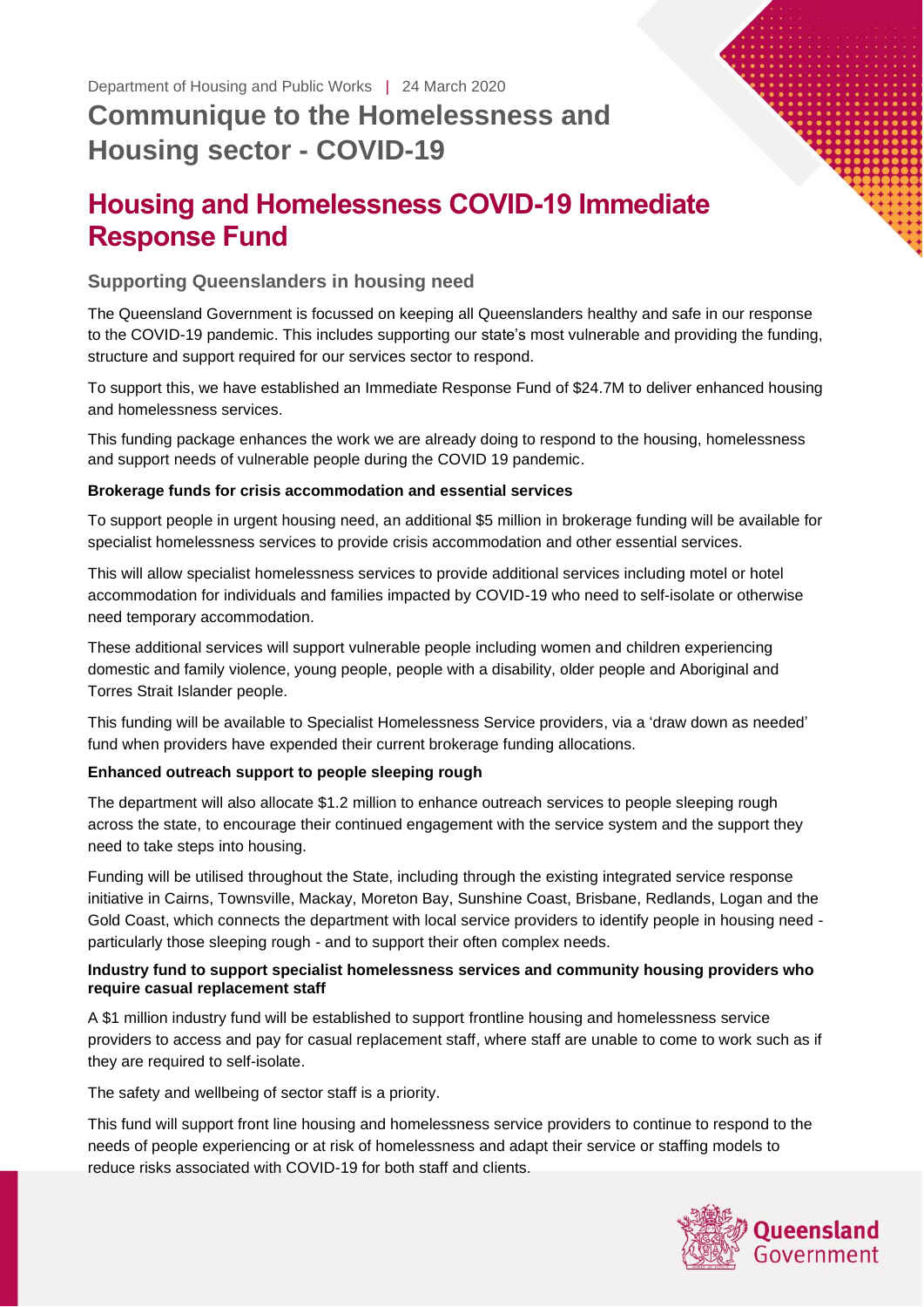This will be available via a 'drawdown as needed' fund when providers have exhausted other staffing options in their business continuity plans, such as shared staffing with partner organisations.

#### **Funding for cleaning of specialist homelessness services and crisis accommodation properties, cleaning equipment and personal protective equipment**

Up to \$2 million will be made available to provide deep cleaning of specialist homelessness services or , Crisis Accommodation Program properties and for funded organisations to purchase cleaning equipment and personal protective equipment. Should a provider call SSQ or a QBuild call centre to advise that an outbreak has occurred in one of their properties, QBuild will arrange for cleaning of the property. This will be funded through the current maintenance program which already provides responsive maintenance to the properties.

The department will also seek to assist other private boarding house accommodation providers, should they have difficulty in obtaining cleaning services.

#### **Accommodation assistance for vulnerable people requiring self-isolation**

Further to the additional brokerage funds for SHS, an additional \$5 million will be made available to assist vulnerable people who have been identified as needing to self-isolate to access motel or similar accommodation.

Referrals and provision of accommodation will occur through Local Disaster Management Groups (which include Department of Housing and Public Works staff) and this increase to the department's existing Regional Discretionary Fund.

#### **Fast tracking the next Dignity First Fund round – COVID 19 responses**

The \$2.5 million Dignity First Funding Round 5 will be fast tracked and focussed on assisting vulnerable people during COVID 19. Dignity First Fund service providers and specialist homelessness services are uniquely placed to support place-based and person-centred responses dealing with the impacts of COVID-19.

The department will rapidly allocate funding to organisations that can deliver services to assist people and respond to their needs such as access to showers, opportunities to wash clothes and access food.

The department is also working with a number of providers to re-focus \$1 million worth of initiatives funded through the recent Dignity First Round 4 to respond to COVID 19.

#### **Enhancing the Home Assist Secure program**

Older Queenslanders and people of any age with a disability may require an extra helping hand to safely remain in their homes, self-isolate and continue to access the essential services they need to remain safe and healthy during this time.

\$5 million worth of existing Home Assist Secure (HAS) funding will be retargeted for HAS services to reach out to previous and current clients, and proactively expand their current service offerings for older Queenslanders and people of any age with a disability. This will allow clients to remain in their homes and practice social distancing or self-isolation, with HAS services undertaking tasks such as deliveries of groceries ('knock and drop' where required), medications and other wellbeing materials. HAS services will also offer regular welfare checks and referrals to community services and continue to deliver existing home security and minor modification services.

## **Discretionary approvals of bond loans, bond loan plus and rental grants to deal with COVID 19 hardship for people not ordinarily eligible**

\$2 million of bond loans, bond loan plus and rental grants could be provided to support up to 1,500 people impacted by COVID-19 and who have lost their income. The department will use discretion in approving these products for people not ordinarily eligible.